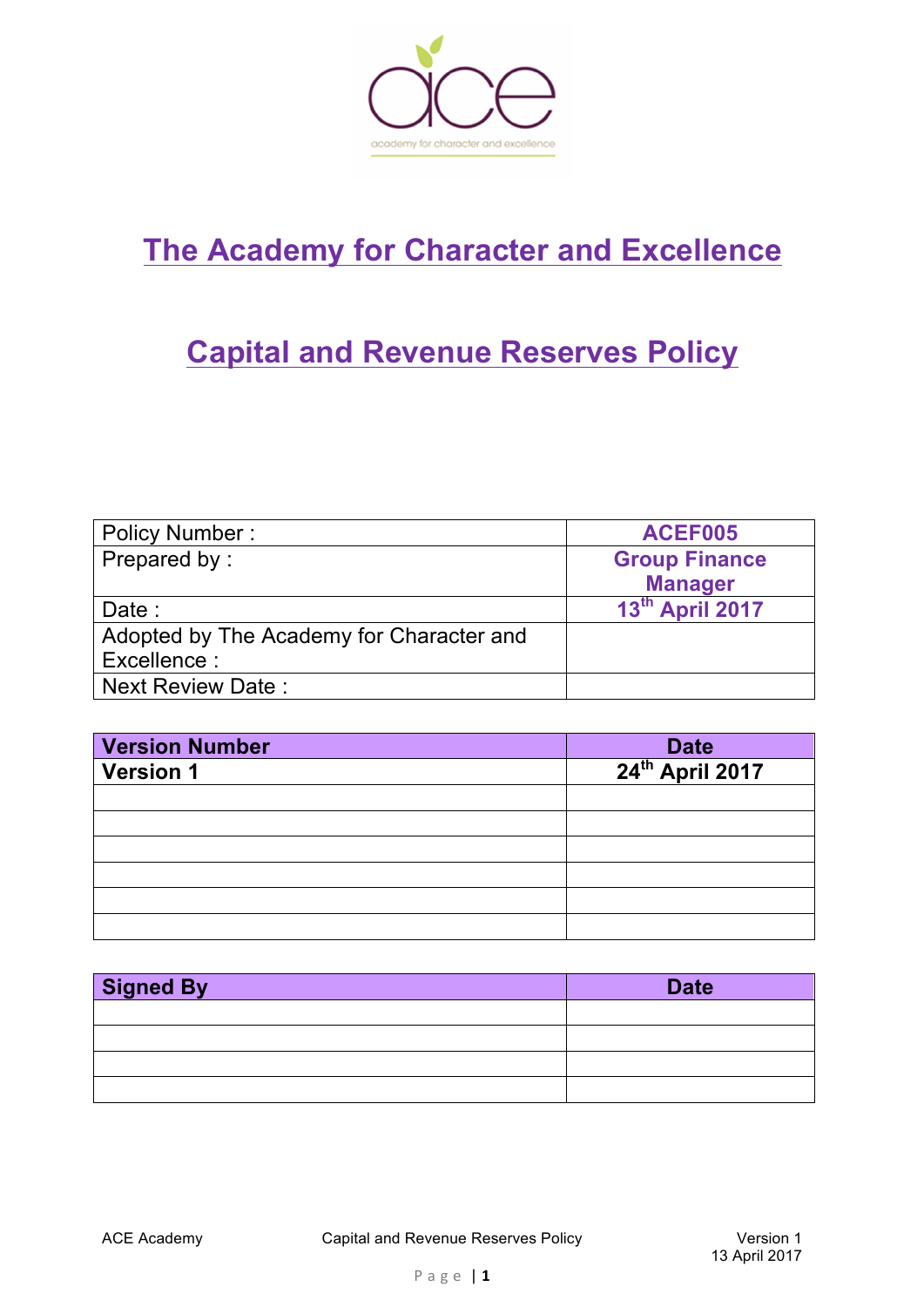

## **CAPITAL**

#### **Purpose**

Academies are expected to create reserves from their annual GAG funding. During the early years of operation GAG Funding levels create little opportunity to achieve a surplus. Currently, the DfE provides minimal funding in the way of Devolved Formula Capital Grant. In addition, academies are able to bid for a share of the Academies Capital Maintenance Fund.

 $\triangleright$  The Governors / Directors of ACE Academy require a capital reserve to be created to fund future capital expenditure.

#### **Scope**

The Business Manager, in conjunction with the Chief Executive Officer (CEO), is responsible for ensuring compliance with ACE Academy's Policies and Procedures.

#### **Procedure**

- $\triangleright$  The Finance and Operations Manager should propose a capital reserve schedule to the Governors identifying the need to replace assets and the related sums required.
- $\triangleright$  The Governors / Directors should agree the value of capital reserves to be created in a year as part of the budget approval process.
- $\triangleright$  Funds should be transferred to a separate bank account at such a time that is clear that to do so would not create a deficit cash flow situation.
- $\triangleright$  Any separate bank account should have instant access in order to ensure any "unknown" major expenditure can be moved to the current account in order to ensure cash flow does not indicate a deficit.
- $\triangleright$  Spend of the capital reserve fund should only occur as agreed budgeted spend which is approved by the Governors / Directors as part of the budget process.

### **REVENUE**

#### **Purpose**

Academies are expected to hold contingency reserves from their annual GAG funding or other income.

 $\triangleright$  The Governors / Directors require a revenue reserve to be created to fund future expenditure related to the Academy Development Plan's strategic long-term aims and developments.

#### **Scope**

The Finance and Operations Manager, in conjunction with the CEO, is responsible for ensuring compliance with ACE Academy's Policies and Procedures.

#### **Procedure**